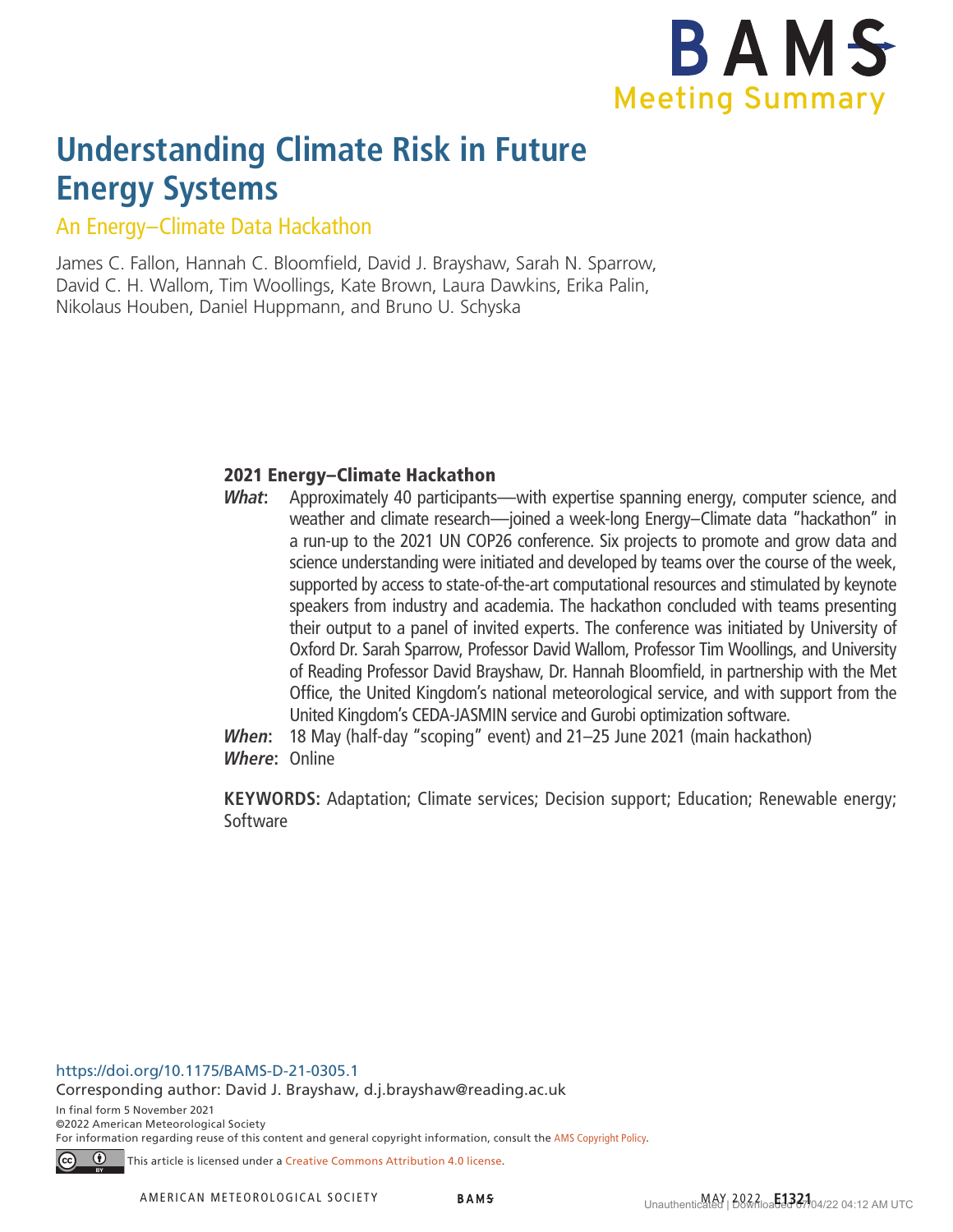**AFFILIATIONS: Fallon, Bloomfield, and Brayshaw**—Department of Meteorology, University of Reading, Reading, United Kingdom; **Sparrow**—Environmental Change Institute, University of Oxford, Oxford, United Kingdom; **Wallom**—Oxford e-Research Centre, Department of Engineering Science, University of Oxford, Oxford, United Kingdom; **Woollings**—Atmospheric, Oceanic and Planetary Physics, Department of Physics, University of Oxford, Oxford, United Kingdom; **Brown, Dawkins, and Palin**—Met Office, Exeter, United Kingdom; **Houben**—Energy Economics Group, Technische Universität Wien, Vienna, Austria; **Huppmann**—Energy, Climate, and Environment Program, International Institute for Applied Systems Analysis, Laxenburg, Austria; **Schyska**—Institute of Networked Energy Systems, German Aerospace Center (DLR), Oldenburg, Germany

**Decarbonization is driving rapid change in the production, transmission, and consumption of energy. Nonetheless, current pandemic recovery plans are projected to bring emissions to a new maximum in 2023 from which they wi** consumption of energy. Nonetheless, current pandemic recovery plans are projected to bring emissions to a new maximum in 2023 from which they will continue to rise with fossil fuels' continued growth (IEA 2021). Investment into clean energy, especially in emerging and developing economies, is therefore required to keep emissions on a Paris-compliant trajectory.

Growing installations of renewable generation and the electrification of heating and transport are increasing the energy sectors' exposure to weather and climate (Deakin et al. 2021) and the impact of growing weather sensitivity is further compounded by an uncertain and changing climate (Bloomfield et al. 2021a; Jaroszweski et al. 2021).

Accurate quantification of weather and climate risk on scales relevant to energy networks is therefore essential in supporting a rapid transition to low carbon and renewable energy systems, a key COP26 priority theme, though there remain many technical and scientific challenges (Bloomfield et al. 2021b).

The Energy–Climate Data Hackathon, initiated by the Universities of Oxford and Reading and supported by the Met Office, therefore sought to address three aims: investigate the risks and challenges facing future energy systems, to develop novel solutions to support exchange of both data and science understanding, and to foster the growth of an integrated community working at the interface of energy and climate research. The hackathon was open to everyone working in the fields of energy or climate, including from industry, policy, or academia. Participants' experience spanned energy system science and modeling, climate science and modeling, software development, data analytics, and other mathematical and physical modeling backgrounds. Projects within the hackathon's scope included developing decision support aids, producing improved solutions for data exchange between energy and climate science, model development, and creating novel end-user applications. Project initiators brought their ideas forward at an initial scoping meeting (18 May), with the aim of building a team to develop the projects over the course of the week-long hackathon (21–25 June).

#### Event structure

The hackathon was advertised from April 2021, with the choice to register as a participant or to put forward a project idea as a potential "team lead" (several potential team leads were also identified and approached directly by the organizing team). Team leaders were encouraged to discuss their ideas with the organizers in advance of the scoping meeting, and benefited from support in developing their initial ideas into suitable hackathon projects.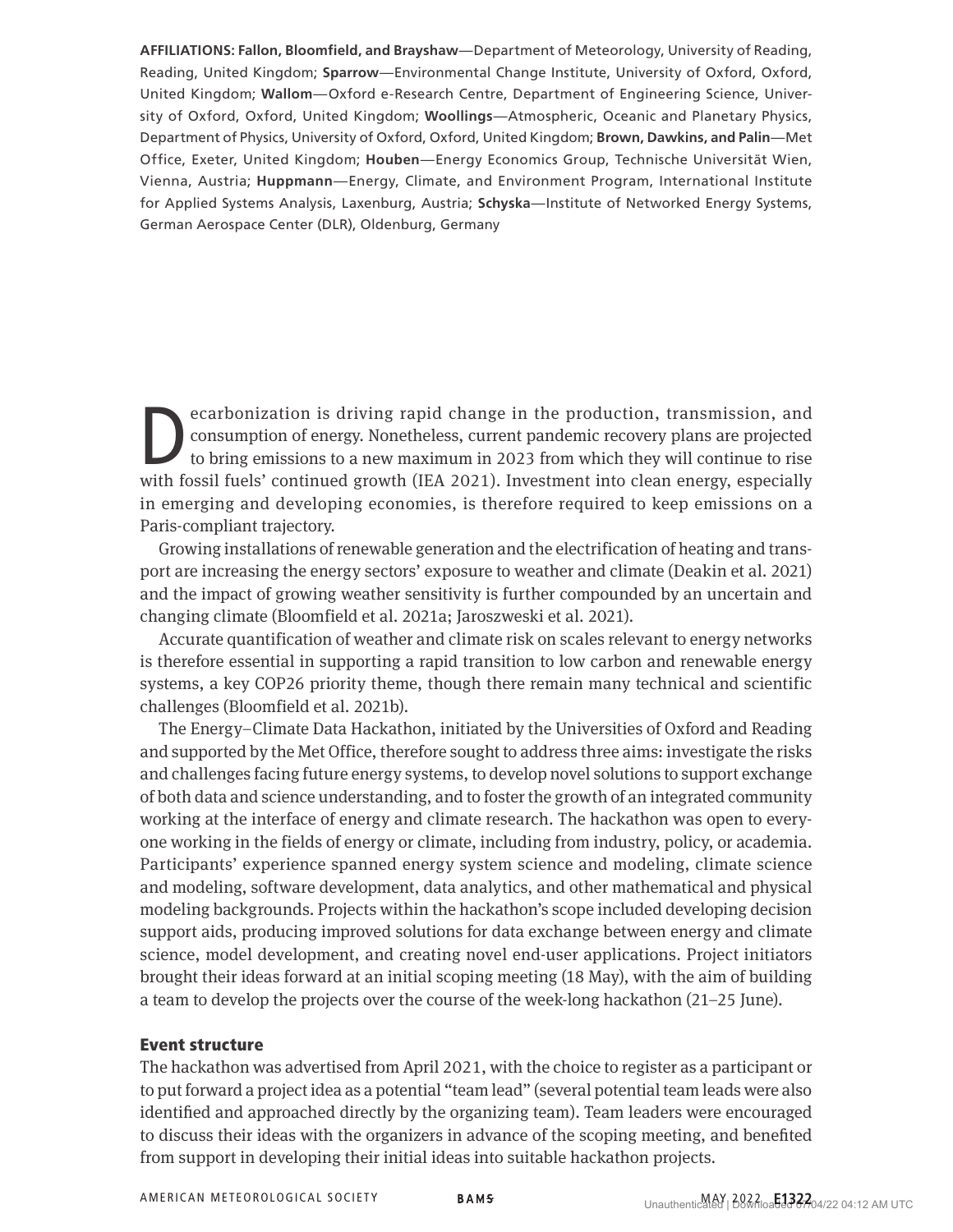

**Fig. 1. Hackathon timetable (BST time zone). The timetable was distributed to participants, who could each flexibly plan their own schedule to suit time-zone differences and other needs (e.g., work and/or caring responsibilities).**

On the scoping day, participants were given an overview of the event, alongside technical information regarding the United Kingdom's CEDA-JASMIN computing platform (Lawrence et al. 2013), which was provided for their use, and details regarding common datasets (e.g., meteorological data from the United Kingdom's CEDA archive). A series of short talks showcasing existing tools and datasets available to use during the hackathon such as the Copernicus Climate Data Store (Copernicus 2021) or the Earth System Model Evaluation Tool (Eyring et al. 2020) were presented by external speakers. After a short break, all the team leads seeking to put forward a hackathon project were invited to give 3-min lightning talks to introduce their proposal.

Following the lightning talks, participants joined breakout rooms to further discuss the topic(s) in which they were interested. The scoping day concluded with a final plenary discussion, and details about how to prepare for the next steps of the hackathon. This included the team leads preparing a one-page "project proposal": this detailed their anticipated software/ data requirements as well as an expanded outline of the project concept.

Seven projects were presented on the scoping day. However, between then and the start of the hackathon, some groups working on similar ideas chose to merge, while other new groups formed based on discussions between participants. The one-page project proposals were also circulated to all participants in advance of the event enabling them to indicate their preferences for which project they wished to be involved in. The distribution of participants across projects was sufficiently well spread and balanced that all participants could join their first-choice team.

In the run-up to the start of the main hackathon event, participants joined a dedicated communications platform on Slack, which catalyzed the further development and discussion of project ideas. Technical assistance was given on preparing workstations with relevant tools (including SSH connection to the High Performance Computing resources hosted on the U.K. CEDA-JASMIN platform and use of Jupyter Notebooks; Kluyver et al. 2016).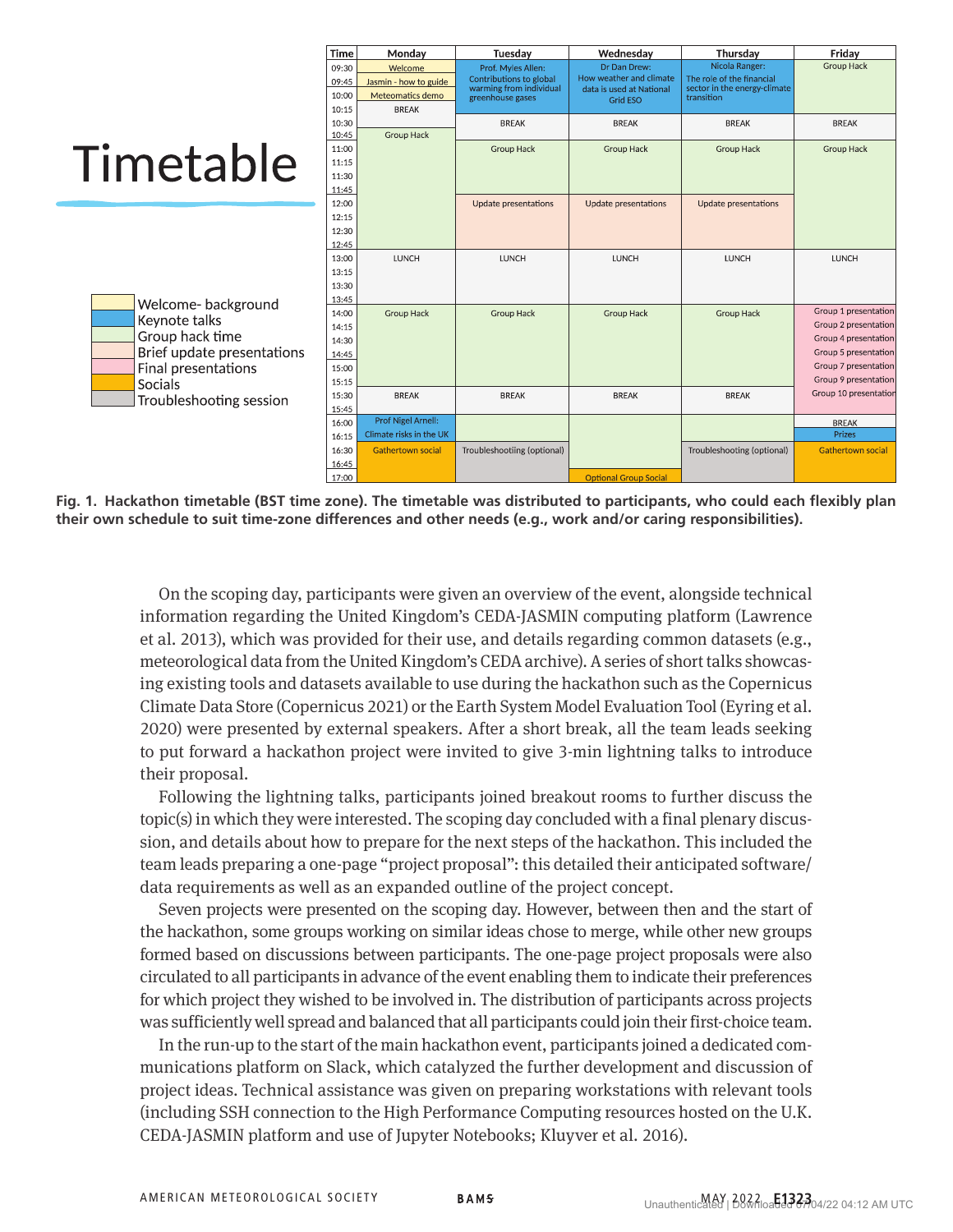Hackathon time was primarily taken up by dedicated "group hack time" (see Fig. 1 for the event timetable), during which participants worked in team groups or subgroups communicating via Slack channels and Zoom breakout rooms. Keynote talks were held on the first four days. These talks were as follows:

- *Climate risks in the U.K.*—Prof. Nigel Arnell (University of Reading)
- *Contributions to global warming from individual greenhouse gases*—Prof. Myles Allen (University of Oxford)
- *How weather and climate data are used at National Grid ESO-Dr. Dan Drew (National Grid)*
- *The role of the financial sector in the energy–climate transition*—Dr. Nicola Ranger (University of Oxford)

Participants also heard from a representative of Meteomatics (a private weather service provider) on the first day, with an introduction to their weather data API.

Troubleshooting sessions were offered to participants on the second and fourth evenings (but were in practice little used). Brief update presentations held before lunch on days 2–4 gave teams the opportunity to share their progress, and exchange feedback and ideas across groups. Social events took place on Gather.Town, meeting on a remote "island" located in the digital ether.

The event concluded with final presentations on the afternoon of the day 5, recordings of which have been made available online (Oxford e-Research Centre 2021). A panel of invited experts commented on the merits and successes of the different projects, giving feedback on how they might be taken forward and feeding into the Met Office's lead-up to COP26 (Met Office 2021). Support for open-access and open-source science was taken as a guiding principle for the hackathon with groups uploading code and data to repositories on GitHub (Energy–Climate Hackathon 2021). Teams additionally shared resources such as presentation slide PDF and tutorial documents through Google Drive, which have now been included in the main GitHub repository. A brief summary of each project is given below.

## Projects and their outcomes

PV output forecasting using smart meter data of nearby PVs. The premise of this project was that with the recent uptake of rooftop solar photovoltaics, more accurate very short-term forecasting techniques are needed to assist in load balancing within networks. The aim was to develop a forecasting technique that uses the output data of nearby PV systems to yield highquality PV output forecasts of a center station. Improving forecasts in this way could create new business models for prosumers and enhance services of energy suppliers. This hackathon project used data from University of Reading sustainability services (Sustainability Services 2021) as well as crowd sourced data from local residents. Wind speed, wind direction, and incoming solar radiation were used as meteorological inputs. During the hackathon, a novel feature selection algorithm was proposed and combined with machine learning algorithms to produce the forecasts. The developed technique is currently being extended and validated with data from 202 rooftop PV systems from the "PV-sensor field" collected by Utrecht University (Elsinga and van Sark 2017). This project highlighted the ongoing challenges of needing high-quality open energy data and very high-resolution (sub–half hourly) meteorological data for the optimal operation of these algorithms.

Identifying key features of meteorological data relevant for power system studies. Power system models perform complex calculations on a set of input parameters, to achieve a specific goal (e.g., minimizing the total cost of electricity, which includes both building and operating the generation equipment). Due to computational constraints, power system studies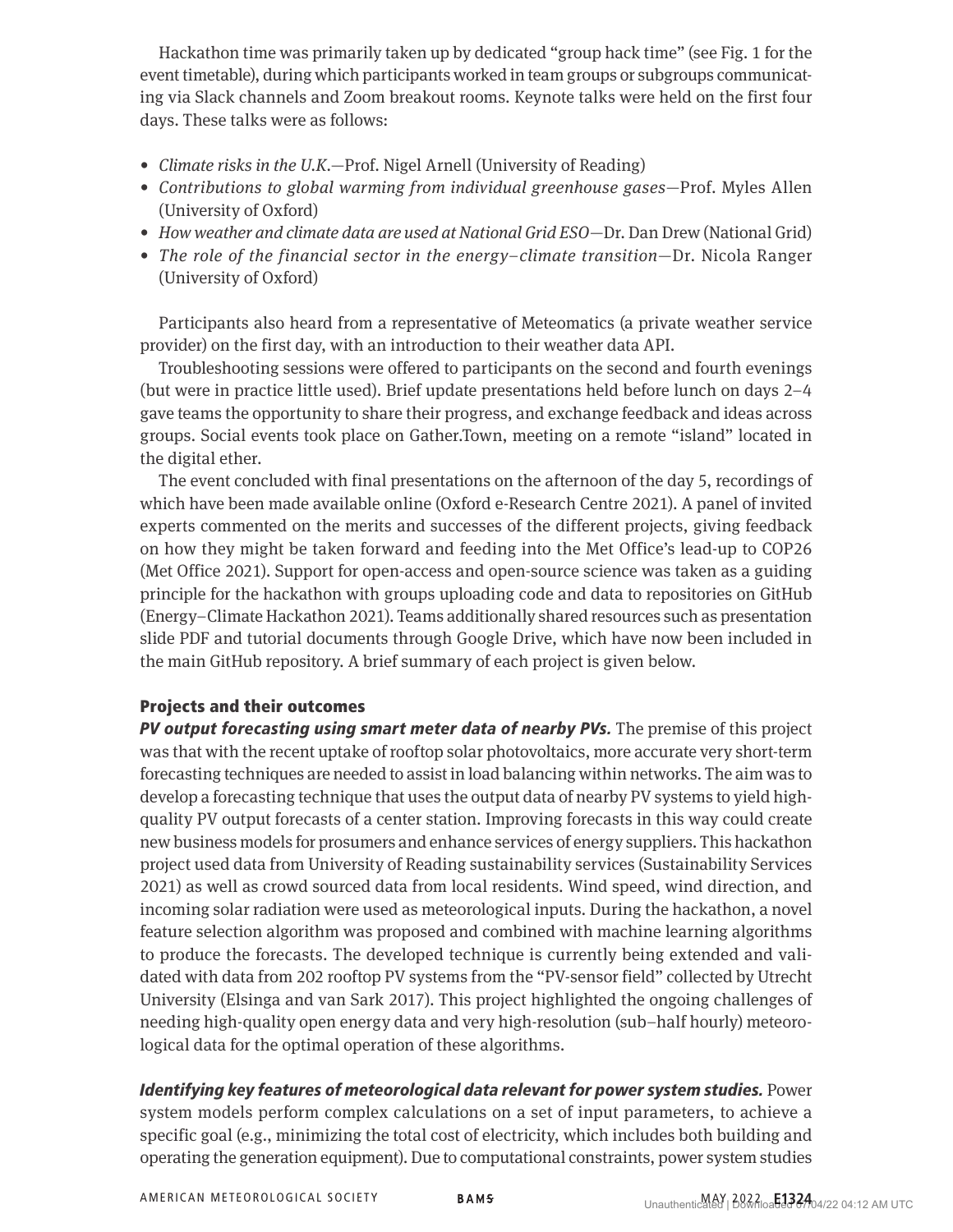commonly only use singular representations of the parameters. The results obtained from the calculations are, however, found to be strongly sensitive to different choices of the input parameters (Schyska et al. 2021). The meteorological input, for instance, can have a substantial impact on the power system model results (Bloomfield et al. 2016; Schlott et al. 2018; Kies et al. 2021). This project compared the outputs from power system simulations using three EURO-CORDEX climate power model simulations spanning the whole twenty-first century (Jacob et al. 2014) to identify the key features of meteorological input data with relevance for the output of power system simulations.

The hackathon team developed advanced statistical comparisons of model simulations, including a very large covariance correlation matrix on many key input/output parameters. This highlighted some important similarities and marked differences between climate models. For example, a stark difference (sign flip) was seen in the temporally correlation of onshore wind capacity factor and solar capacity factor between models. Based on feature maps, links could be made between the simulation outcomes and different characteristics of the input data. The group is continuing with this work after the project, including more climate models and further analysis metrics to increase the robustness of the results.

**Tutorials for using subannual data within pyam.** The open-source Python package pyam provides a suite of tools for analysis, processing, and visualization of output from integrated assessment models (Huppmann et al. 2021). The source code is available on GitHub (pyam 2021). The package already supports working with subannual time series data as used by several other projects in this hackathon. Alas, there are to date no tutorials for these use cases, which may restrict new users from benefiting from the full capabilities of pyam. As part of this hackathon project, a hands-on tutorial was held for interested participants, and several functions were implemented to improve performance (run times and memory usage) and improve the plotting module.

Developing methods to estimate subdaily energy relevant climate variables from daily

data. Power system model simulations are commonly performed using half-hourly or hourly input time series (such as regional electricity demand or renewable generation). The high temporal resolution is important for accurate estimates of power system properties like peak load or ramps in renewable power generation. As the weather dependence of power systems continues to increase, many power system modeling inputs can now be constructed using outputs from numerical weather prediction models and climate models. Unfortunately, most climate model datasets are only produced at temporal resolutions coarser than the hourly data required for power system models [e.g., the U.K. Climate Projections (UKCP) global and regional datasets provide output at daily resolution (Murphy et al. 2018) and the Subseasonal to Seasonal (S2S) Prediction project database (Vitart and Mladek 2020) produces a few outputs at 6-hourly resolution and the rest at daily resolution]. There are a limited number of models that produce some variables at hourly resolution but these are available for either limited areas or for limited periods in the future (Kendon et al. 2021).

This project investigated machine learning methodologies to estimate hourly data from daily data, using the ERA5 dataset as this provides hourly data against which methods can be verified. The validation focused around three high-impact events where hourly data were crucial to balancing energy supply to energy demand. The fields of interest were 2-m temperature, as this is a key input for energy demand, and 10-m wind speed and surface solar irradiance, as these are key inputs for wind and solar power energy generation, respectively. The hackathon team compared multiple machine learning methodologies, finding that simpler methods of linear interpolation for downscaling temperature and solar irradiance proved hard to beat (compared to, e.g., linear regression, random forests,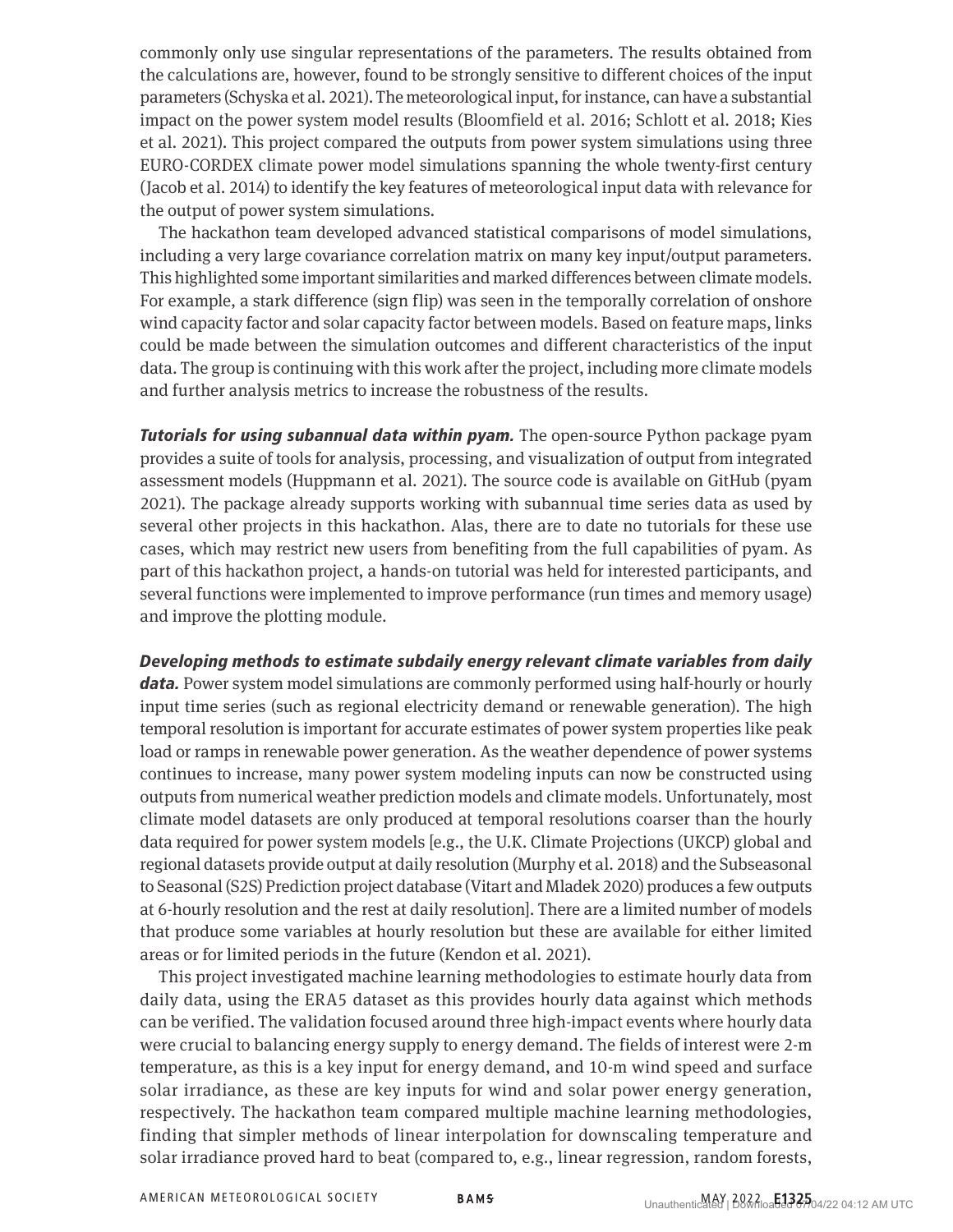and neural networks). For wind speed, a linear regression based approach modeled the data best. It was much better at capturing the hour-to-hour variability in wind speed than previous approaches, but still had issues accurately capturing wind speed magnitude. This project is part of the U.K. Climate Resilience Programme, and feeds into ongoing work at the Met Office, which will support the codevelopment of a climate service prototype for the energy sector.

**Extreme weather for electricity systems.** This project explored a dataset of gridded meteorological "adverse weather scenarios" produced by the Met Office in collaboration with the National Infrastructure Commission and Climate Change Committee (Dawkins et al. 2021). The team had several approaches to exploring this dataset: data visualizations to study the extreme events, comparison to existing multidecade climatological datasets (Bloomfield et al. 2020a,b), and using as input to a power system model Calliope (Pfenninger and Pickering 2018) to study impact on energy system reliability, successfully linking events with stress indicators. The project showed that this dataset can aid testing future energy system resilience to weather and climate extremes, and results are being condensed into material for a publication, as well as training material to be available with the dataset.

Quantifying uncertainty in power system design using distributed computing. Power system models are a widely used tool in the design and simulation of potential future energy systems. Such models use optimization-based techniques to solve an algebraic program to seek a future power system that minimizes the combined cost of building and running the associated infrastructure. This optimization problem typically involves numerous constraints to ensure, e.g., that the supply of electricity matches the demand for electricity at an hourly level. Recent research has clearly demonstrated the importance of solving these models over "climatologically robust" weather samples (i.e., weather records spanning many decades; e.g., Hilbers et al. 2019; Bloomfield et al. 2016), but the complexity of the optimization problem has rendered a thorough investigation of current and future climate uncertainty computationally intractable. This hackathon project sought to overcome this computational-complexity barrier by prototyping a distributed computing experiment using the citizen science climateprediction.net framework (Stainforth et al. 2004).

Climateprediction.net is the world's largest climate modeling experiment, running climate model experiments on users' home computers. The hackathon team developed a prototype version of a climateprediction.net workflow, taking raw climate data from a GCM (which can be run on home computers), bias adjusting and converting the output to produce hourly demand and renewable generation time series, and then running through a simple "U.K.–Ireland" power system model implemented in a package known as Calliope (Pfenninger and Pickering 2018). The project forms the groundwork for future project proposals using the framework to do a full sensitivity analysis.

## Feedback and lessons learned

In response to requests for participant feedback the event was described as a "very collaborative and insightful experience" where participants enjoyed the networking opportunities with others from around the globe across the energy and climate disciplines. The technical support was reviewed as very prompt and supportive from the organizers and the JASMIN team with participants reflecting, "It is simply hard to fault the organization and execution of the hackathon and the enthusiasm and skills of participants" and "A lot of work was put into the event by the hackathon organisers and this went a long way." Despite the overall success of the hackathon, there remain several areas that could be improved in subsequent events.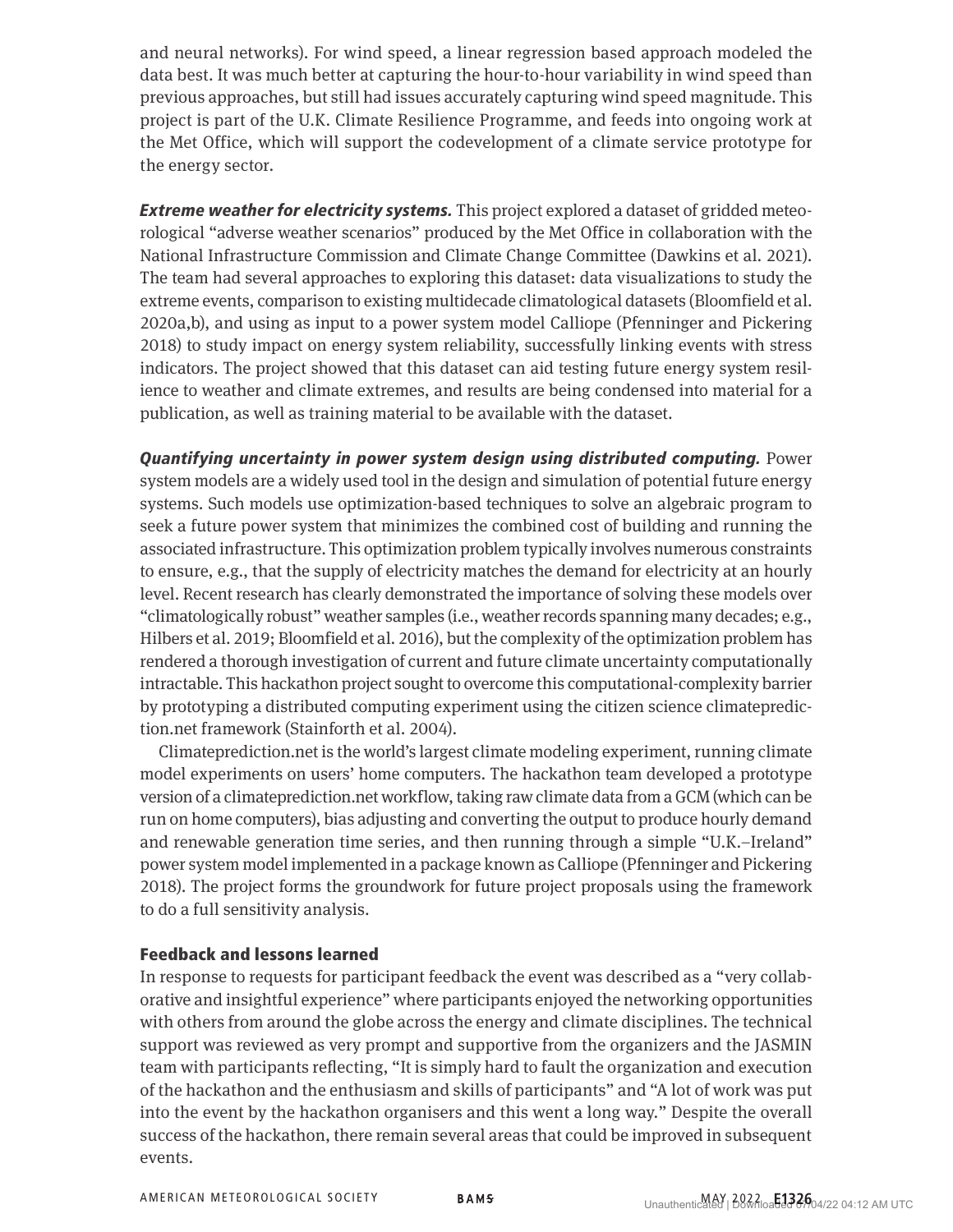In terms of "open research"—which was a guiding principle for the hackathon—time constraints proved a challenge. In particular, although project code and notebooks were uploaded to GitHub, without dedicated time to write good documentation many of the projects contain only a brief description of their intended purpose and operational instructions on GitHub. This is unfortunate, as the final presentations each team prepared were highly informative, including many helpful graphs and figures. Future hackathons might improve the availability of documentation by dedicating additional time for documenting projects and improving code readability.

Although a significant number of participants dropped out between registration and participation (from 90 registrations to 40 participants), there was strong commitment during the main week-long event. Also, although the event ran very smoothly on a technical level (with the Zoom, Slack, and JASMIN providing an excellent platform), the virtual hackathon format was challenging for participants joining from very different time zones. The virtual format may have benefited the ability of group members to drop in and out enabling participation in parallel meetings more efficiently than an in-person event may have allowed, increasing participation, with the downside that the proportion of participants' time during the event may have been reduced compared to a face-to-face event.

Overall, however, a core message that emerges from the hackathon is the importance of preparation and engagement from a core team before the event (particularly the organizers, the project team leaders, and technical support). Identifying the projects early on and engaging with team leaders to develop the ideas and understand their needs were key factors that allowed participants to work effectively. Having the means to prepare compute and data resources and tutorials before the event, for a common computing platform, helped.

#### Summary

Connecting researchers virtually with video conferencing and communications software is low cost, has a small carbon footprint, and made the hackathon accessible to a wide audience of researchers (particularly early career researchers with limited travel budgets, and researchers with other work or family responsibilities). Participants benefited from the sharing of knowledge relating to the use of tools key to the energy–climate community, including application of power system models, optimizers, and processing tools for working with meteorological data in Python.

Rapid progress was aided through the hackathon format, which enabled a deep level of practical engagement between researchers from different disciplines. Climate modelers were able to provide assistance in reading large volumes of meteorological data while energy modelers could provide details on how their various models worked and the spatial and temporal resolutions of meteorological data that would be most useful as inputs. Industry experts also contributed useful context to how the projects could provide most useful outputs for them.

The projects tackled very different problems in the quantification of climate impacts to energy systems. Some groups had focused on small time scale operation of future energy systems, while other groups were interested in multi-decade-long planning and risk assessment. The pace of progress was impressive across the board, with each team broadly achieving their aims. Teams developing new tools, including the solar PV prediction and power system distributed computing, were able to rapidly develop prototypes, identifying where difficulties arise and further work is needed. While none of the projects would be considered finalized after only one week, they have exceeded the organizers' expectations in providing prototypes and scoping work that can form the basis of novel research and development work. Indeed, it is considered a very positive result that several groups are looking at future collaboration and turning their research into papers or grant proposals.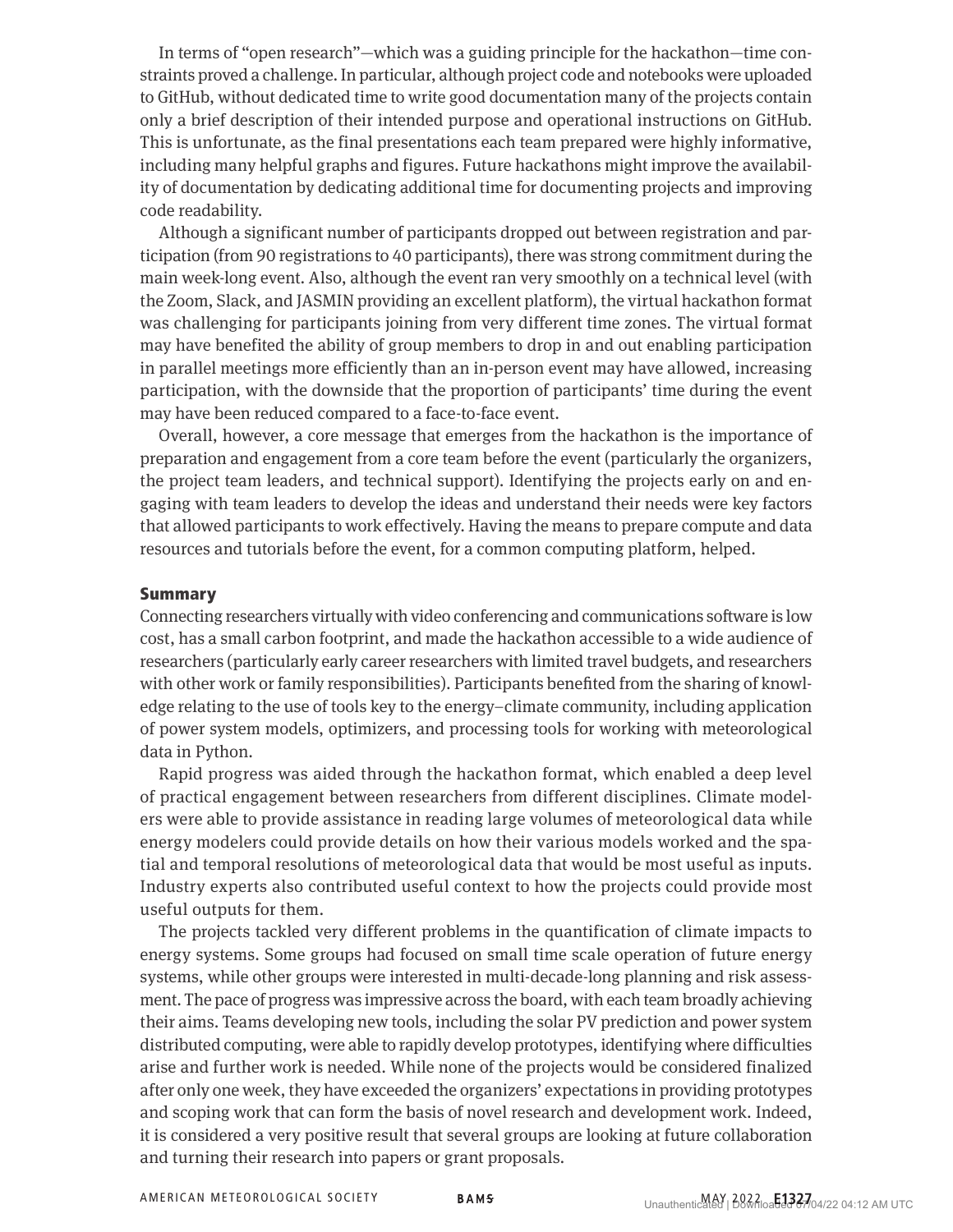Acknowledgments. The workshop was initiated through the Met Office Academic Partnership and benefited from funding from the Met Office and Reading University. Thanks are given to the project team leaders and participants for their hard work and contributions throughout the event. Special mention to Bryn Pickering for helping multiple groups to setup their own Calliope power system modeling environments. Thanks are given to the members of staff at the University of Reading who responded to Hannah's request for rooftop solar PV data for one of the projects.

Thanks are given to the presenters of the scoping day inspiration session: Eduardo Damasio-Da-Costa (ECMWF), Alberto Troccoli (WEMC), Ranjini Swaminathan (U. Reading), Lion Hirth (Neon Energy), and Masao Ashtine (U. Oxford).

We are very grateful to the United Kingdom's CEDA-JASMIN service for providing JASMIN access and support before and during the event and to Gurobi Optimization for generously providing gratis use of their commercial solver for the duration of the workshop.

The work reported in the "Developing methods to estimate subdaily energy relevant climate variables from daily data" section is part of the U.K. Climate Resilience programme, which is supported by the UKRI and codelivered by the Met Office and NERC on behalf of UKRI partners AHRC, EPSRC, and ESRC.

Data availability statement. The full output of projects is available at https://github.com/2021-Energy-Climate-Hackathon.